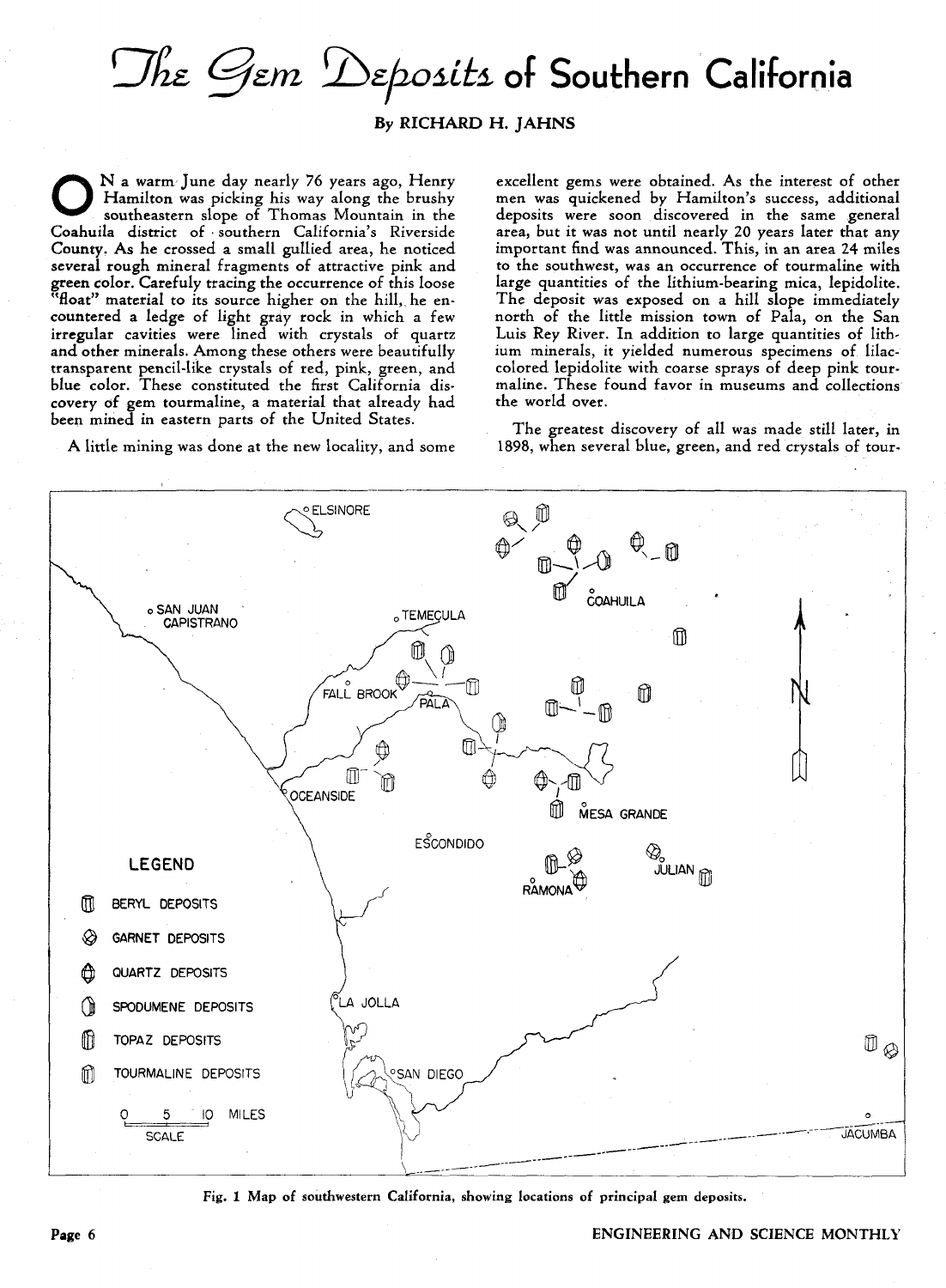Fig. 2 Typical well·developed "line rock." This garnet·rich rock has been used locally as a decorative stone in fireplaces and garden walls. Hammer at top of boulder is for scale.

maline were shown to cowboys by Indians living near Mesa Grande. The source of this material was found to lie on a high wooded slope south of the San Luis Rey River and about 11 miles south of Palomar Moun· tain. This ledge became the site of the world-famous Himalaya Mine, the greatest producer of gem tourma· line in North America.

Tourmaline was not the only mineral involved in a series of spectacular discoveries made during the period 1902-1905. Frederick M. Sickler, while working a lepidolite deposit a short distance northeast of Pala, en· countered numerous transparent masses of a mineral colored in delicate tints of pink, lavender, lilac, and blue-green. These were subsequently identified as a rare, remarkably clear variety of the lithium-bearing mineral spodumene. The pinkish to lilac-colored types were given the name kunzite, in honor of Dr. G. F. Kunz, *who* first identified them in his capacity as min· eralogist for Tiffany and Company of New York. Kunzite thus is one of California's own minerals.

Additional spodumene deposits soon were discovered in the Pala area, and mining for this mineral, tourmaline, and lepidolite led to recognition and recovery of fine transparent quartz crystals and a beautiful pink to deep peach-colored variety of beryl. The aquamarine and emerald varieties of beryl were well known at the time, but this type was new, and was named morganite in honor of the noted financier. Such beryl also was encountered during mining in the Mesa Grande and Rincon districts.

Tourmaline was found on the slopes of Aguanga Mountain, near Palomar Mountain; at several places in the Mesa Grande area; near the town of Ramona; and at numerous other localities during subsequent years. Colorless to blue topaz, some of it in large, perfect crystals, was discovered at several Aguanga Mountain and Ramona localities, and subsequent mining yielded stones of quality equal to that of the best material obtained from Brazil. In addition the essonite, or hyacinth variety of garnet was found in the Ramona deposits, chiefly as honey-colored to orange-red transparent crystals. It also occurs in the Mesa Grande area; in the vicinity of Jacumba, far to the south near the Mexican boundary; and at several intervening localities.

The locations of the principal gem-producing areas of southern California are shown in Fig. 1. All are in the province of the so-called Peninsular Ranges, a series of ridges and mountains that extends southward from the edge of the Los Angeles Basin. This great highland mass separates the Salton-Imperial depression on the east from the coastal areas on the west, and also forms the "backbone" of much of Baja California. It is characterized by medium- to coarse-grained igneous rocks that range widely in composition.

All the gem materials and minerals occur in pegmatite, a granitic rock characterized by extreme coarseness



of grain. The pegmatite ordinarily forms dikes, and these tabular masses range in thickness from less than an inch to 100 feet or more. In most places the pegmatite is surrounded by other, less coarse-grained igneous rocks of more basic composition. In most areas the dikes trend north to north-northeast and dip westerly at gentle to moderate angles. Although they consist chiefly of graphic granite, a peculiarly regular intergrowth of quartz in microcline feldspar, careful examination discloses numerous variations ·in their composition and internal structure.

Many of the pegmatite masses are very regular in thickness and attitude, and most of them contain little or no gem material. Others are "two-ply" features, with upper parts of graphic granite and lower parts of a strikingly layered, much finer-grained rock that consists mainly of sugary albite feldspar with garnet, black tourmaline, or both minerals. The latter has been termed "line rock," owing to the appearance of its many thin, sub-parallel garnet- or tourmaline-rich layers on most outcrop surfaces (Fig. 2). A little of this material has been used as an ornamental stone, but none of it has yielded gems.

In the central part of some dikes, commonly along or near contacts between "line rock" and overlying graphic granite, is the so-called "pocket zone," "pay streak," "clay layer," or "gem strip" (Fig. 3). Ordinarily this is an irregular series of tabular or pod-like masses that are rich in quartz. Associated with the quartz are albite, microcline, and orthoclase feldspars, muscovite and lepidolite micas, tourmaline of various colors, beryl, and rarer minerals. These masses generally are surrounded by pegmatite rich in muscovite and coarse prisms of black tourmaline.

Some well formed quartz crystals weighing 100 pounds or more have been encountered during mining, although few gem crystals of quartz or other minerals exceed six inches in maximum dimension. The gem material of best quality is found embedded in a pink to pinkish brown clay, which is thus regarded by miners and prospectors as a very favorable indication of "pay stones" (Fig. 4). Some of the gem crystals are loose in the clay, some are attached to other minerals that line the clay-filled "pockets," and a few are wholly or almost wholly embedded in solid pegmatite.

Most of the pegmatites that contain gem tourmaline, topaz, garnet, or beryl are 5 to 20 feet thick, although there is little systematic relation between thickness and gem content. Indeed, the famous Himalaya pegmatite, in the Mesa Grande district, was only 1 to 5 feet thick where richest in gem minerals. There is a definite re-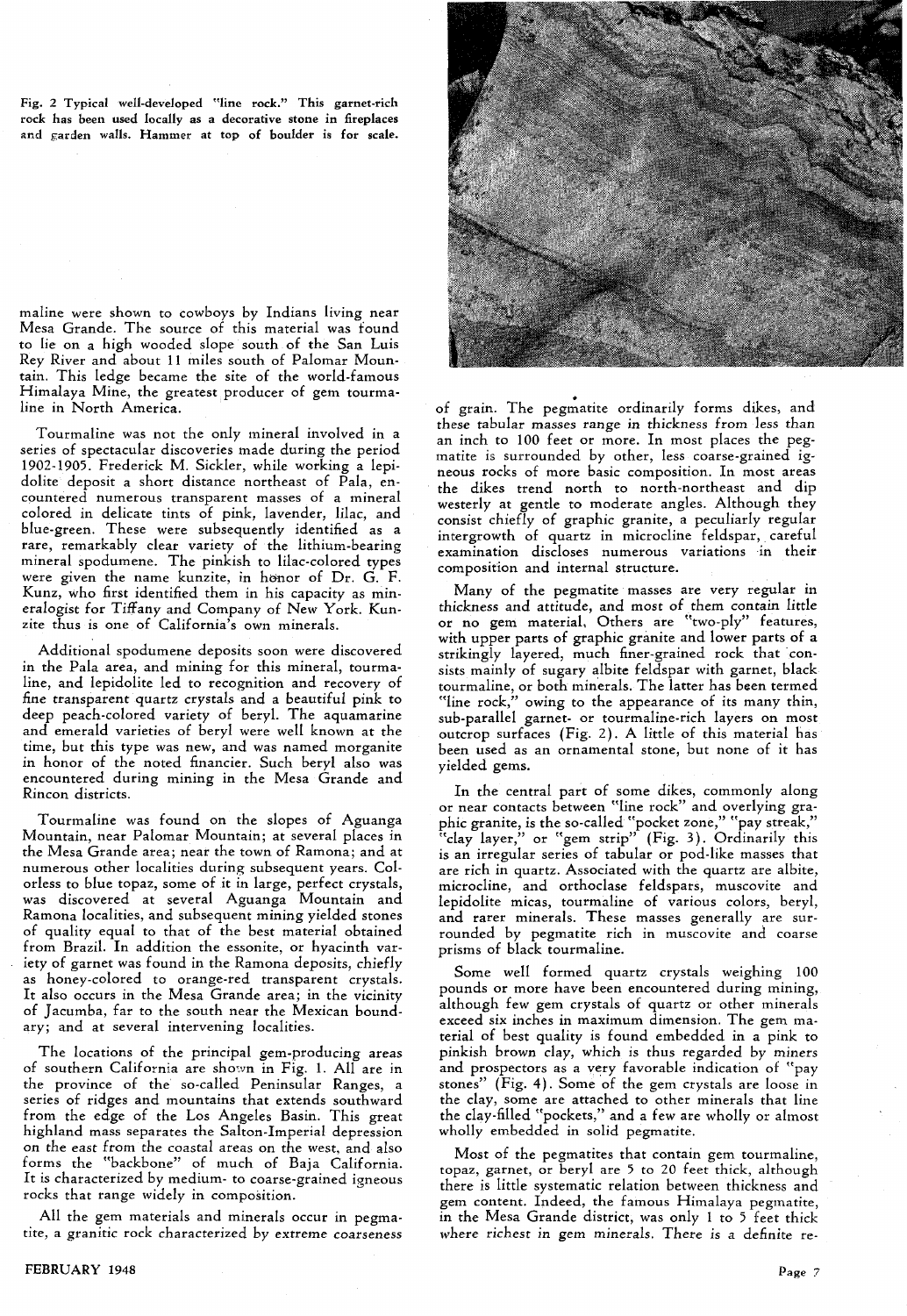

Fig. 3 D'agrammatic cross-section showing distribution of the gem-bearing "pocket zone" and the other rock types characteristic of many southern California pegmatite dikes.

lation, on the other hand, between the occurrence of kunzite and the local thickness' of spodumene-bearing pegmatite dikes. Such dikes characteristically thicken and thin, or "pinch" and "swell," as traced along their outcrops. The central part of each bulge or "swelling" is commonly marked by a pod-like mass of quartz or of quartz with long, thin, lath-like crystals of spodumene (Figs. 5 and 6).

The spodumene is opaque and white to pinkish in color, and much has been thoroughly decomposed to a day-like substance. Inside some of the crystals, however, are fragments of dear kunzite, which appear to represent those parts of the crystals that escaped alteration. The proportion of clear material is rather high in the crystals nearest the centers of the largest pegmatite bulges, and a very few laths are entirely unaltered. Gem crystals of this type are known to reach thicknesses of 2 inches and lengths of nearly a foot, but unfortunately are exceedingly rare,

The mining of pegmatite gems in southern California reached its peak during the decade 1902-1912, when material valued at more than \$1,500,000 was marketed. Tourmaline, which represented most of the output, was graded on the basis of size, color, transparency, and freedom from bubbles, inclusions, and other imperfections. Nearly all the gem crystals are shaped like a short lead pencil, with diameters of most ranging from one-eighth inch to four inches or more. They are characteristically hexagonal, with flat or nearly flat terminations. A wide variety of colors has been found, but red, pink, salmon, green, dark blue, and black are most widespread. Many crystals are bi-colored or multi-colored, with sharp or gradual changes from one end to the other or from the interior outward. Some crystals with pink interiors and green rims are known as "watermelon" tourmaline.

Fig. 4 "Pay streak" in Pala Chief mine northeast of Pala. Crystals of spodumene (white) are embedded in a matrix of clay and quartz (dary gray). Some of the spodumene crystals contain material of gem quality.

Most transparent crystals of high quality were cut into gems, which commanded prices of \$2 to \$10 per carat. Current prices are somewhat higher than this, Much pink material of slightly inferior grade was sold to Chinese markets., where it was highly prized as carving material. Thousands of crystals, representing a wide range of quality and size, also were marketed as specimens in all parts of the world. So much tourmaline was sold during the "golden decade" of mining, however, that the market collapsed shortly before World War I, and only during recent years has it shown signs of recovery.

During World War II a little tourmaline of deep green and blue color· was sold from the P,ala district. This represented material left over from previous pro- . duction, and was used because of its piezoelectric properties. The current demand for such material, as well as for gem stock of highest quality, far exceeds the present available domestic supply.

The rough crystals of kunzite are blade- or lathshaped, and nearly all are deeply striated and grooved (Fig. 7). Most are small, with lengths of two inches or less, but some nearly a foot long and weighing 24 ounces or more have been recovered during mining. The limiting factor for size of top-quality cut stones is the thickness of the source crystal, as the deepest colors are obtained only when the stones are viewed parallel to the long axis of the crystal. The mineral is a very difficult one to prepare as a gem, owing to its two directions of perfect cleavage and hence its tendency to



ENGINEERING AND SCIENCE MONTHLY